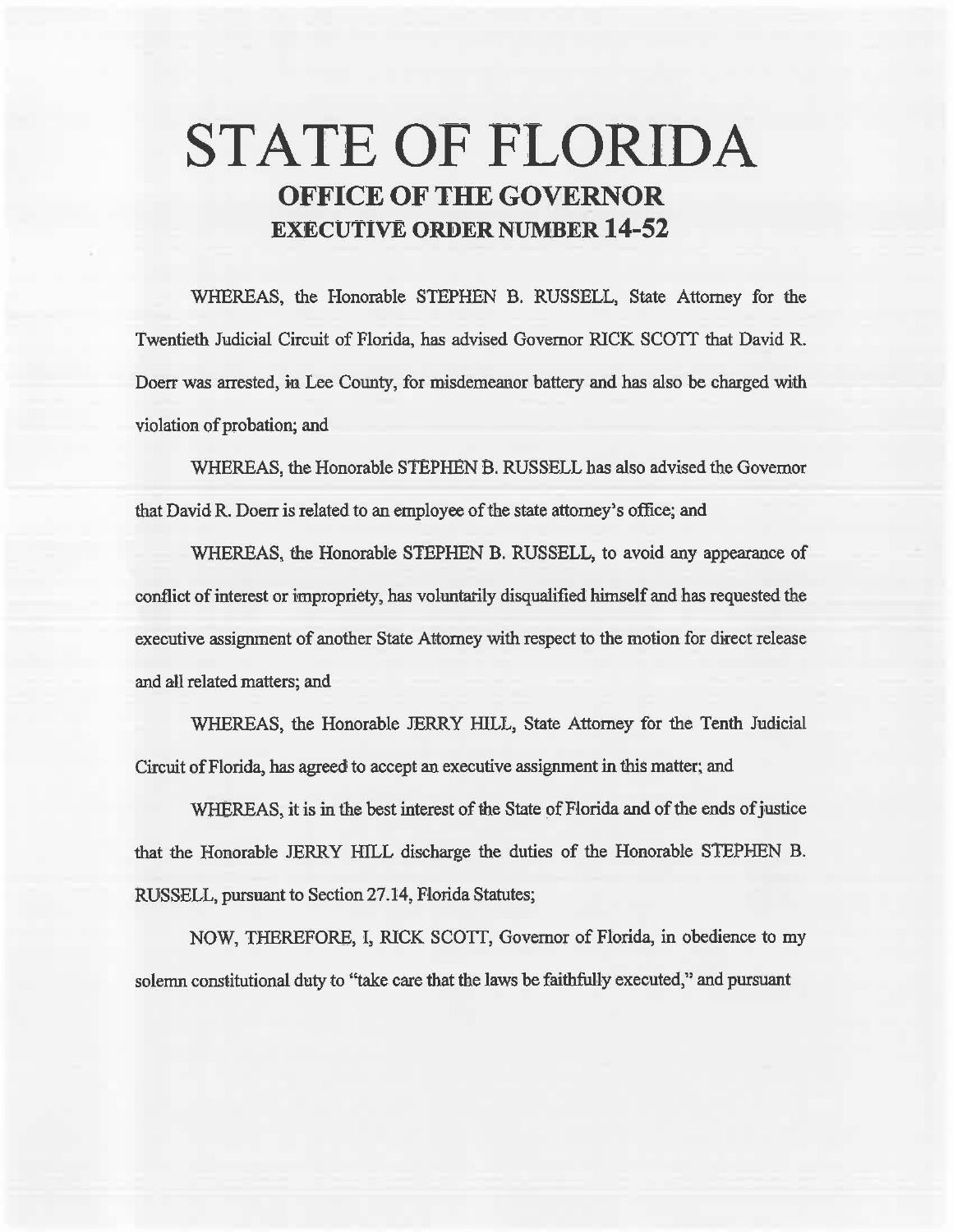to the Constitution and laws of the State of Florida, issue the following Executive Order, effective immediately:

#### Section 1.

The Honorable JERRY HILL, State Attorney for the Tenth Judicial Circuit of Florida, referred to as the "Assigned State Attorney," is assigned to discharge the duties of the Honorable STEPHEN B. RUSSELL, State Attorney for the Twentieth Judicial Circuit of Florida, as they relate to the motion for direct release and all matters related to David R. Doerr.

## Section 2.

The Assigned State Attorney or one or more Assistant State Attorneys and Investigators, who have been designated by the Assigned State Attorney, shall proceed immediately to the Twentieth Judicial Circuit of Florida, and are vested with the authority to perform the duties prescribed herein.

#### Section 3.

All residents of the Twentieth Judicial Circuit are requested, and all public officials are directed, to cooperate and render whatever assistance is necessary to the Assigned State Attorney, so that justice may be served.

## Section 4.

The period of this Executive Assignment shall be for one (I) year, to and including February 10,2015.